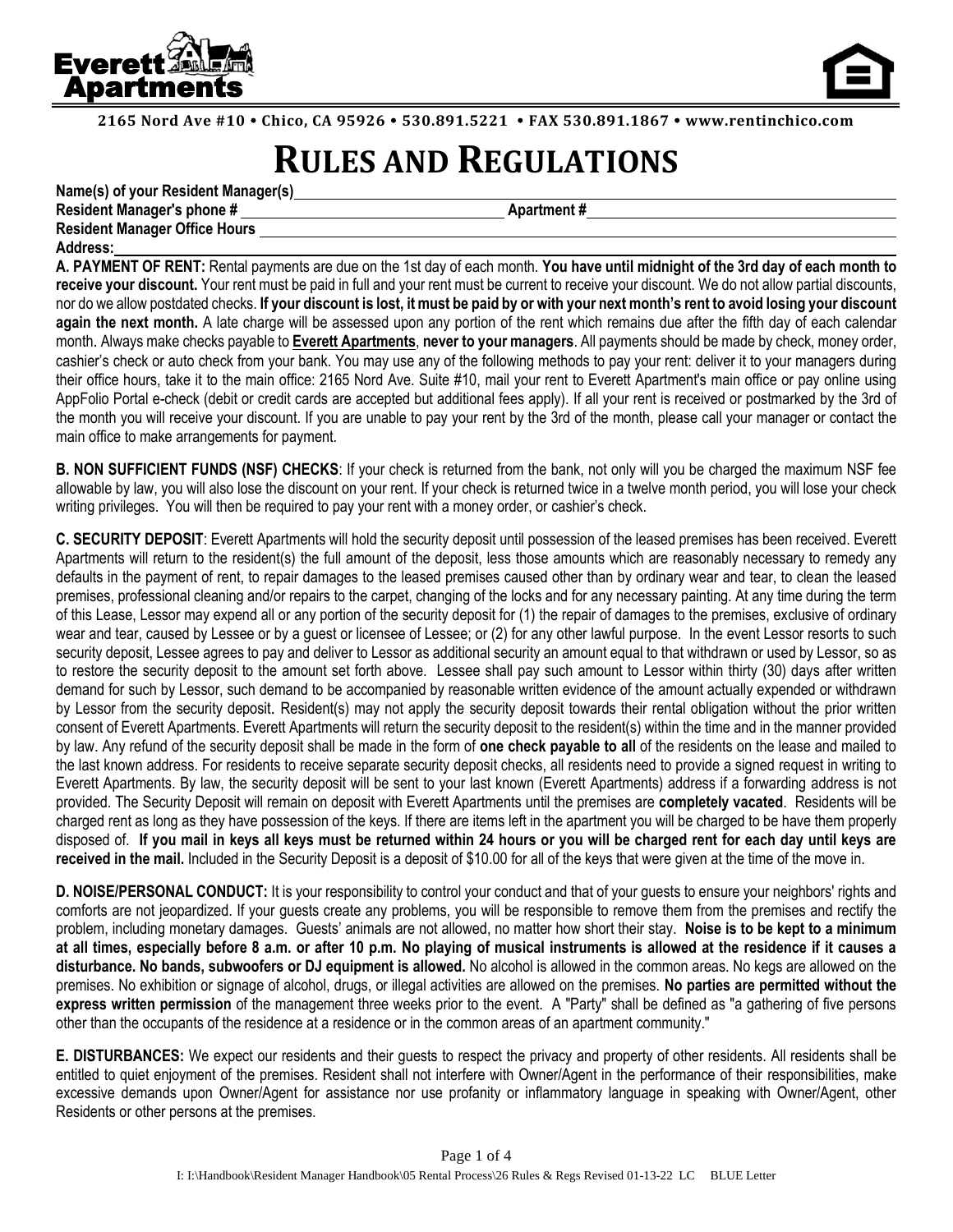**F. WARNING NOTICES:** A written warning notice can be given for any violation of the terms of the Lease/Rental Agreement and all addendums'. Receiving four (4) violation notices in any twelve (12) month period (including 3 day pay or quit, 3 day comply or quit, and/or warning notices), may result in a thirty (30) day notice to quit. Serious violations and violations that cannot be remedied will not require four notices but will be dealt with on an "as appropriate, as necessary" basis. Some examples would be: nonpayment of rent, property damage, endangerment of life or safety of self or others, management problems, etc.

**G. ROOMMATES:** If one resident gives a 30-day notice (month to month lease), Everett Apartments may terminate the lease and have the apartment vacated. If it is agreed the resident shall be replaced the replacement resident must fill out an application, be approved and sign the rental agreement **before** moving into the residence. Resident(s) shall not sub-lease this lease, or any part of their interest therein, without prior written consent of Lessor.

**H. GUESTS AND OCCUPANCY:** Our occupancy standards are as follows: no more than two persons may reside in a studio apartment, no more than three persons may reside in a one bedroom apartment, no more than five persons may reside in a two-bedroom apartment. For each additional bedroom in the apartment, we will allow an additional two persons to occupy the apartment. **Guests are permitted for short stays of no more than ten days in any six-month period**. Occupants other than those authorized by the lease agreement that stay more than any ten consecutive OR non-consecutive days in any six-month period shall be considered as a breach of the contract. This may result in termination of the lease agreement, unless written guest permission is given. **Guests' animals are not allowed no matter how short their stay**.

**I. PETS:** No pets of any kind are allowed on the premises without written permission from Lessor and without Pet Agreement signed. **DO NOT leave food or water outside your apartment.**

**J. SMOKING: NO SMOKING.** Smoking is prohibited in all areas of the community including all rental units, patios/balconies, porches, entryways, and or any adjoining grounds. No Smoking within twenty-five feet of the buildings.

**K. COMMON AREAS:** Everett Apartments assumes no liability for items left in the common areas. Items left in the common areas are subject to disposal at owner's expense. Residents are expected to clean up after themselves. All trash including cigarette butts are to be disposed of in a garbage receptacle. There is a minimum \$75.00 charge for cleanup of refuse. **No alcohol is allowed in common areas.** If landscaping is damaged around your residence because of people walking on it, you could be held responsible; please use the sidewalks. Yard, carport and apartment sales are permitted only with written permission from Everett Apartments.

**L. BALCONIES, PATIOS, DOORWAYS AND YARDS:** Balconies, patios, doorways and yards are to be kept neat and clean and not used for storage. The only things allowed outside are live plants and exterior patio furniture as long as it does not impede the walkways. Park bicycles in the bike racks provided or store inside your apartment. Do not park and/ or lock bicycles to stairwells, carports, fences, trees or other appurtenances**. No personal Barbecues are allowed on the property.**

**M. PROPERTY DAMAGES:** If it is determined that the resident, residents' children, residents pets or residents guests have damaged any property of Everett Apartments, including but not limited to landscaping and appurtenances, you will be held financially responsible and it could jeopardize your residency. At no time is a resident allowed on the roof.

**N. CLEANING:** You are expected to maintain a clean and hazard free home. Not only is a dirty, cluttered home a health and safety hazard (pests, such as roaches, bed bugs & ants are attracted), maintenance crews or vendors may refuse to enter to make repairs. Failure to maintain a clean and hazard free home shall be considered a breach of your agreement and may result in termination of your rental agreement.

**O. TRASH:** A clean complex is a compliment to all. Do not drop trash on the grounds; dispose of it. Put trash in garbage bags before putting it into the waste container. Please double bag cat litter, pet droppings and disposable diapers. If you need to dispose of large items, such as furniture, you need to haul them to the dump. Please use the recycle bin to dispose of recyclable items. Hazardous waste needs to be properly disposed of at the proper facility (see addendum). You will be charged for the cleanup of any item not properly disposed of.

**P. VEHICLES:** Each apartment has a two-vehicle limit. Please park in a designated space and inform your guests where they are allowed to park. All vehicles illegally or improperly parked, or inoperable (including unregistered vehicles, vehicles with fluid leaks, broken windows, and vehicles that have not been moved for seven or more days) are subject to being towed from the premises; the registered owner will be responsible for all towing expenses. Vehicles that are improperly parked and/or parked in or blocking another resident's designated parking space or blocking fire lanes, driveways, or entrances is subject to towing. There are no recreational vehicles, trailers or commercial vehicles allowed to be parked on the premises. Please lock your vehicles at all times. Drive slowly when coming and going from parking lots or driveways. Our speed limit is 5mph in these areas. No repair or maintenance work is to be done on any vehicles on the premises. If your car leaks, remove it from our property until you are able to have it fixed. Leaking vehicles will be towed. You will be held responsible for fluid (oil, etc.) stains in your designated parking space, driveway or garage and shall be charged for the cleanup.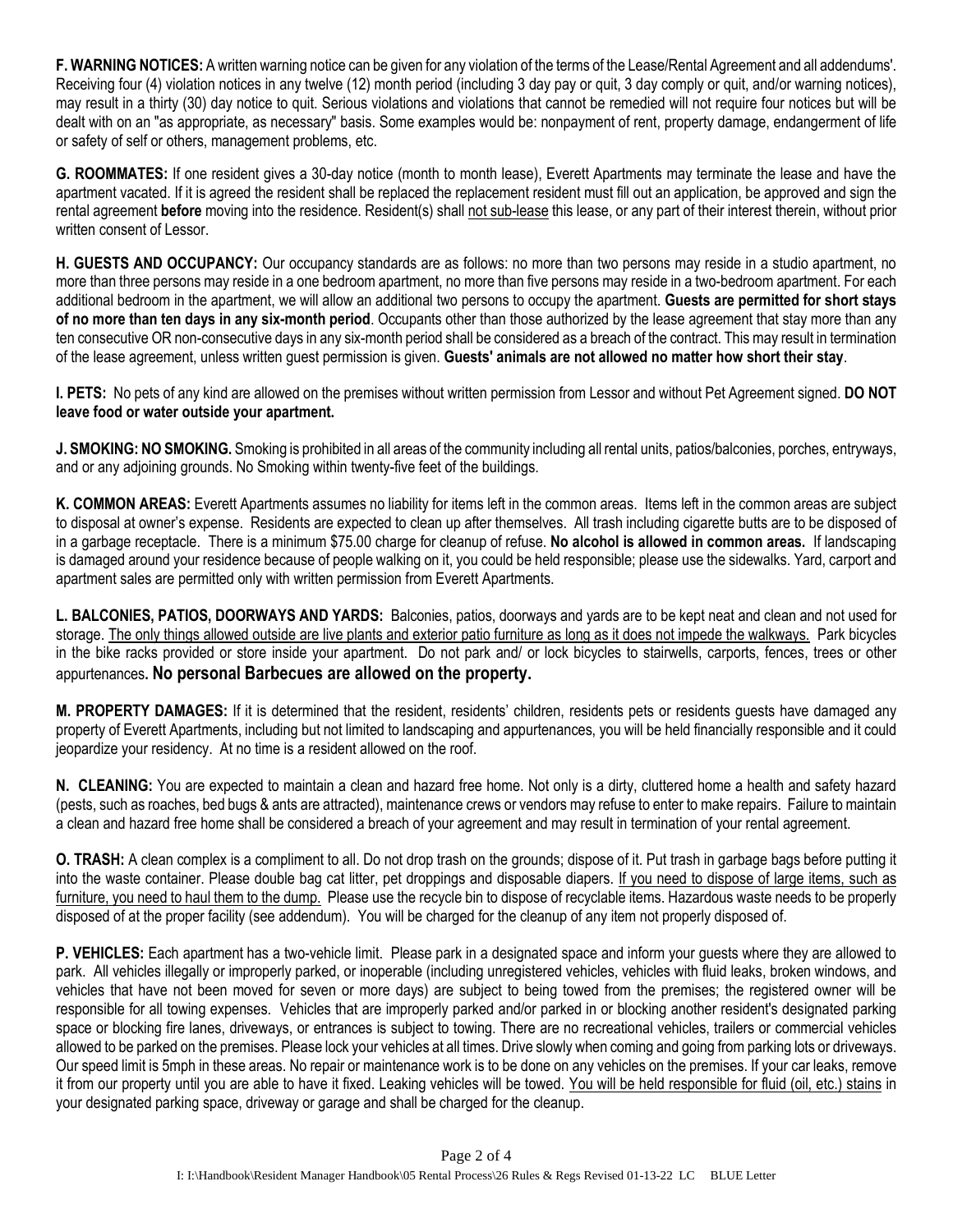**Q. OUTDOOR EQUIPMENT:** Licensed Motorcycles and mopeds are to be parked in the designated parking areas only. Only street legal motorized vehicles are allowed on our property. All bikes must be operational and placed in bike racks, or must be stored inside the residence. All bikes improperly placed, or non-operational, no matter how short a time, are subject to having their locks cut and being removed at their owner's expense. Any personal property left in common areas will subject to being removed at their owner's expense; Lessor shall be held harmless for damages.

**R. SERVICE CHARGES:** There will be a **charge of \$75.00** to your account for every unsuccessful service call attempt due to inaccessibility caused by changed locks, appointments set and cancelled the day work is to be performed, **no one home during your appointment times,** unsanitary or unsafe conditions created by occupants. In addition, maintenance service calls for damages, which lessee is responsible for, or services not normally provided by Everett Apartments are charged at current hourly rates, minimum \$75.00 one-hour charge. Clean up after a resident is minimum \$75.00 charge. Cleanup may include furniture disposal, refuse clean up, gum, tobacco products, graffiti, etc.

**S. CARPETS:** You may want to clean your carpets from time to time; this can be done by a professional carpet cleaning company. We require upon vacating that the carpets in your apartment be **professionally cleaned**. When you are contracting with a professional carpet cleaning company, we allow only the steam extraction method of cleaning. If you contract to have your carpets cleaned upon vacating, you need to provide a copy of your receipt, which shows work performed and any guarantee the vendor provides. You will be responsible if the carpet does not meet our cleanliness standards, needs repairs or needs to be deodorized and/or decontaminated.

**T. PAINTING:** No painting of any type is allowed in the apartments. Please use only small picture hanging hooks to hang pictures. DO NOT use stick on hooks, mirrors or cork, etc. Do not put stickers or tape on doors, walls, windows or appliances. The paint we use is expected to last at least three years. You may lightly clean flat paint with a mild cleaning solution. Our semi-gloss and glossy paints are fully washable. If the paint is found to be marred, damaged or has excessive wear at the time you vacate, you will be charged on a prorated basis for touch-up and/or repainting. Nicotine residue on walls and ceilings requires additional preparation, at resident(s) expense.

**U. WINDOWS, SCREENS AND DOORS:** It is your responsibility to repair or replace any broken or damaged screens or windows at your residence as soon as possible. Any broken or damaged screens or windows that are not replaced or repaired by you will be repaired or replaced by Everett Apartments and charged to your account. You are also responsible for broken doors, door jams or thresholds. You are responsible no matter how any screens, windows, doors, door jams get broken including break-ins. Due to security/safety concerns, windows, doors, and door jambs will be replaced immediately by Everett Apartments if not addressed by the resident. We do not provide screens for doors\sliding glass doors. **Lessee shall not publicly display any sign or exhibit on the premises without prior written consent of Lessor. No blankets, shades, window coverings, door coverings, pictures and or any organization affiliations can be displayed in windows. The only thing visible from the exterior should be the blinds in windows to look uniform throughout the property.**

**V. GARBAGE DISPOSAL:** To avoid costly repairs, do not use your disposal as a trash compactor. Put only soft food wastes down the disposal with the disposal in the operating mode and with plenty of cold water running. Items such as string, bones, celery, fruit pits, melon rinds and corncobs will not go through the garbage disposal. Proper operation is essential for both your safety and the continued operation of the garbage disposal. Never try to dislodge the garbage disposal yourself: call a professional. Service calls for repairs or of a disposal from improper use will be charged to the resident.

**W. DISHWASHERS:** Scrape and rinse food from dishes prior to loading them into the dishwasher to prevent drain stoppages. Use the correct amount and type of dishwasher soap. Never use dish soap or laundry soap. Many of our dishwashers are equipped with an energy saving option. Using this option will create a significant difference in your PG&E bill. If water is coming out of the overflow into the sink, this is an indication that the line is backing up. If your apartment has a disposal, run the disposal before running the dishwasher. Items in the disposal will cause the dishwasher drain to be clogged. If there is an overflow from this vent it should be reported immediately. Repairs due to improper use will be charged to the resident.

**X. REFRIGERATORS:** To ensure maximum performance from the refrigerator you are required to clean the rubber door gaskets. This has an added benefit of not providing habitat for unwanted pests. Over-packing your freezer will result in poor freezer performance.

**Y. PLUMBING:** Facial tissue, paper towels, sanitary napkins, tampons, baby wipes, disinfect wipes, cigarette butts, Q-Tips, condoms, cat litter and plastic items are not to be flushed down the toilet. The only items that should be put down the toilets are human waste and toilet paper. Anything else can and will cause the toilet to back up. Do not pour grease down the drains. Please do not use commercial drain openers at any time. You are responsible for the charges to clear plumbing stoppages if it is determined that the stoppage originates from improper usage or is caused by resident (including hair clogs).

**Z. SMOKE DETECTORS/FIRE SAFETY:** You are required to check your smoke detector once a month by pushing the test button. Notify Everett Apartments if a low battery charge or malfunction is indicated. If your smoke detector is very sensitive contact our office, we may be